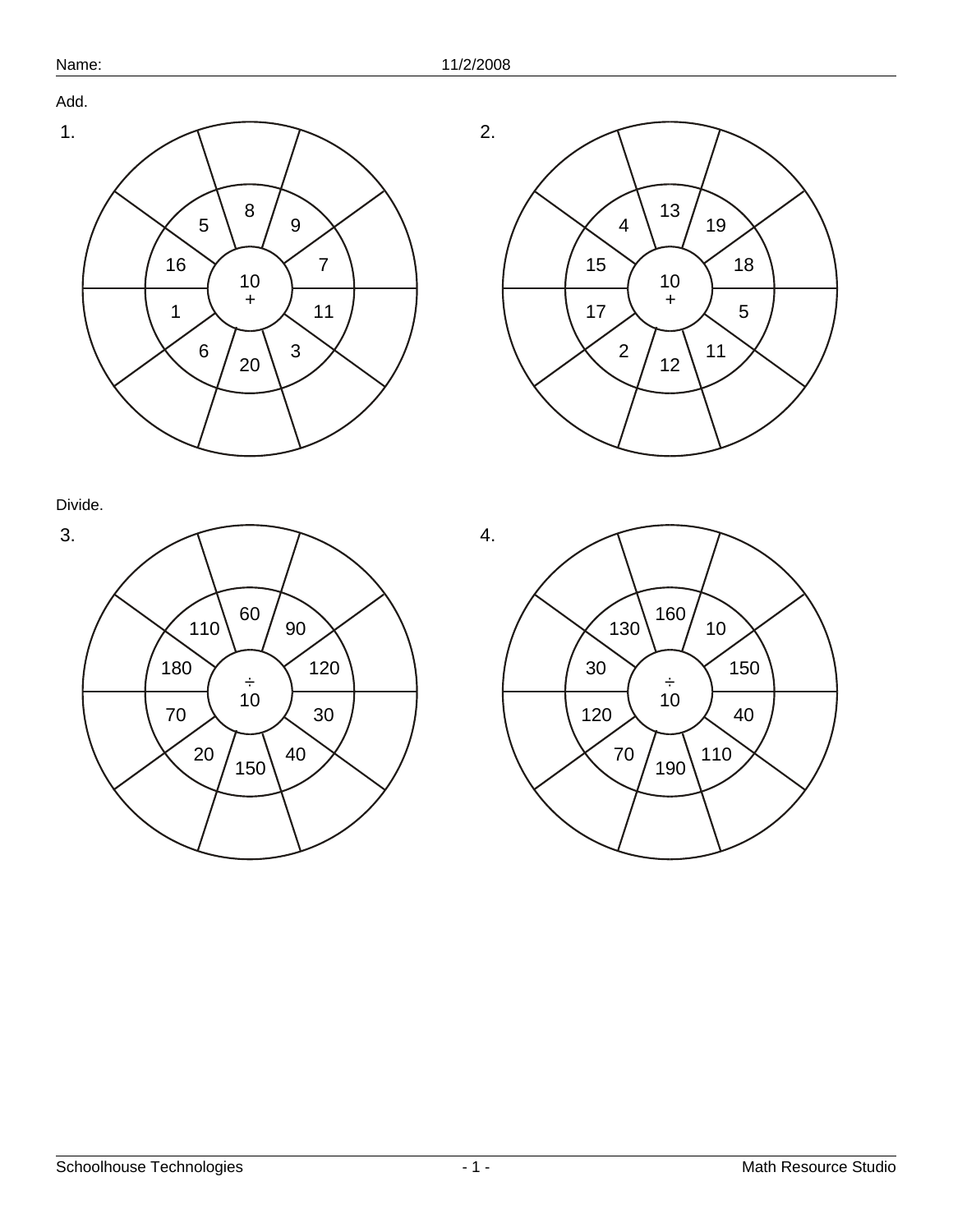Multiply.









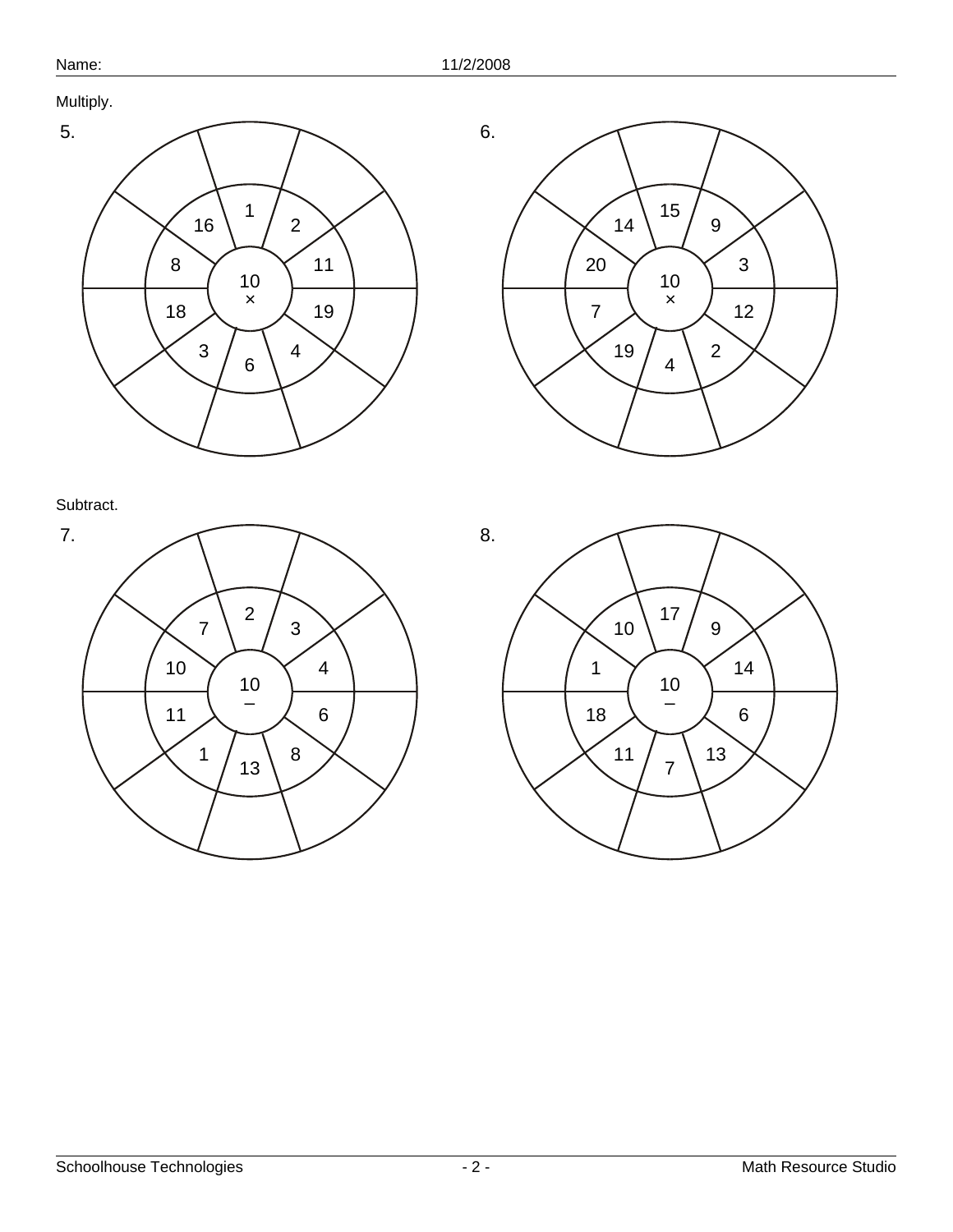9. Count by 4 from 3 to 99 10. Count by 1 from 1 to 25

Complete the table.

| 11. | $\ddot{}$                | $\sqrt{3}$ | $\sqrt{5}$ | $\boldsymbol{9}$ | $\overline{\mathcal{A}}$ | 7 |
|-----|--------------------------|------------|------------|------------------|--------------------------|---|
|     | $\sqrt{5}$               |            |            |                  |                          |   |
|     | $\overline{\mathcal{A}}$ |            |            |                  |                          |   |
|     | 1                        |            |            |                  |                          |   |
|     | $\bf 8$                  |            |            |                  |                          |   |
|     | 7                        |            |            |                  |                          |   |

| 13. | ÷ | 47 | 43 | 75 | 88 | 40 |
|-----|---|----|----|----|----|----|
|     |   |    |    |    |    |    |
|     | 3 |    |    |    |    |    |
|     | 4 |    |    |    |    |    |
|     | 8 |    |    |    |    |    |
|     | 9 |    |    |    |    |    |

| 12. | $\ddagger$               | $\boldsymbol{9}$ | 1 | $\,6\,$ | 8 | $\sqrt{3}$ |
|-----|--------------------------|------------------|---|---------|---|------------|
|     | 8                        |                  |   |         |   |            |
|     | $\,$ 6 $\,$              |                  |   |         |   |            |
|     | $\boldsymbol{9}$         |                  |   |         |   |            |
|     | $\overline{7}$           |                  |   |         |   |            |
|     | $\overline{\mathcal{A}}$ |                  |   |         |   |            |

| 14. | ÷              | 59 | 90 | 60 | 33 | 41 |
|-----|----------------|----|----|----|----|----|
|     | 8              |    |    |    |    |    |
|     | 3              |    |    |    |    |    |
|     | $\mathbf 5$    |    |    |    |    |    |
|     | $\overline{2}$ |    |    |    |    |    |
|     | 7              |    |    |    |    |    |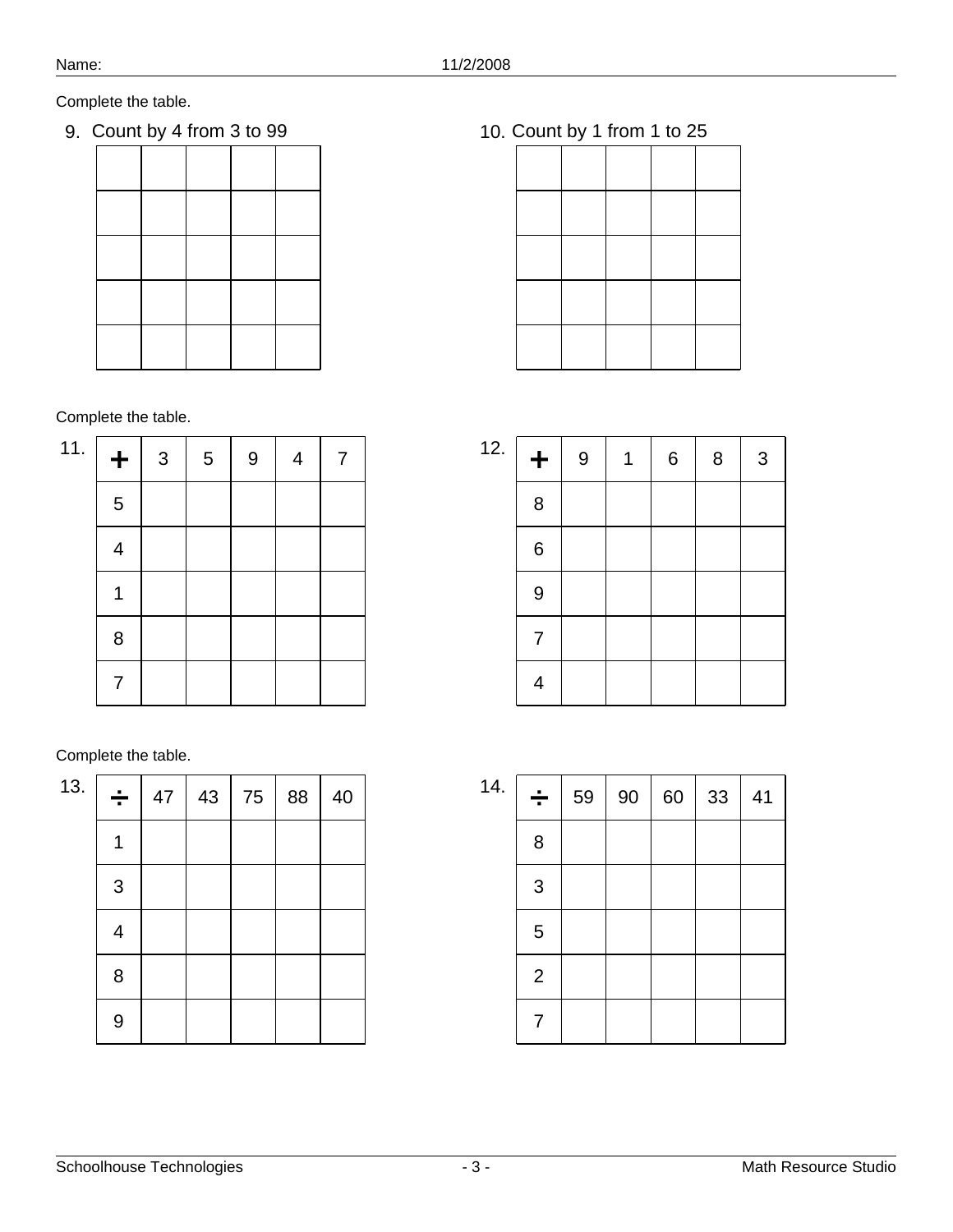| 15. | ×            | $\overline{7}$ | $\,$ 6 $\,$ | $\overline{2}$ | 8 |
|-----|--------------|----------------|-------------|----------------|---|
|     | 9            |                |             |                |   |
|     | $\,6$        |                |             |                |   |
|     | 8            |                |             |                |   |
|     | $\mathbf{2}$ |                |             |                |   |
|     | $\sqrt{5}$   |                |             |                |   |

| 16. | $\boldsymbol{\mathsf{x}}$ | $\,6$ | $\overline{\mathcal{A}}$ | 7 | $\overline{9}$ |  |
|-----|---------------------------|-------|--------------------------|---|----------------|--|
|     | 3                         |       |                          |   |                |  |
|     | 9                         |       |                          |   |                |  |
|     | 4                         |       |                          |   |                |  |
|     | $\overline{2}$            |       |                          |   |                |  |
|     | 6                         |       |                          |   |                |  |

Complete the table.

| 17. |              | 14 | $10$ | 18 | 16 | 11 |
|-----|--------------|----|------|----|----|----|
|     | $\mathbf{2}$ |    |      |    |    |    |
|     | $\bf 8$      |    |      |    |    |    |
|     | 9            |    |      |    |    |    |
|     | 1            |    |      |    |    |    |
|     | 6            |    |      |    |    |    |

| 19. |                          | 11 | 10 | 15 | $17$ | 12 |
|-----|--------------------------|----|----|----|------|----|
|     | $\mathfrak{S}$           |    |    |    |      |    |
|     |                          |    |    |    |      |    |
|     | $\overline{9}$           |    |    |    |      |    |
|     | $\overline{\mathcal{A}}$ |    |    |    |      |    |
|     | $\mathbf 2$              |    |    |    |      |    |

| 18. |                  | 11 | 14 | 17 | 16 | 15 |
|-----|------------------|----|----|----|----|----|
|     | 4                |    |    |    |    |    |
|     | 8                |    |    |    |    |    |
|     | $\boldsymbol{9}$ |    |    |    |    |    |
|     | 7                |    |    |    |    |    |
|     |                  |    |    |    |    |    |

| 20. |                | 13 | 10 | 15 | 11 | 14 |
|-----|----------------|----|----|----|----|----|
|     | 9              |    |    |    |    |    |
|     |                |    |    |    |    |    |
|     | $\overline{2}$ |    |    |    |    |    |
|     | $\,6\,$        |    |    |    |    |    |
|     | 8              |    |    |    |    |    |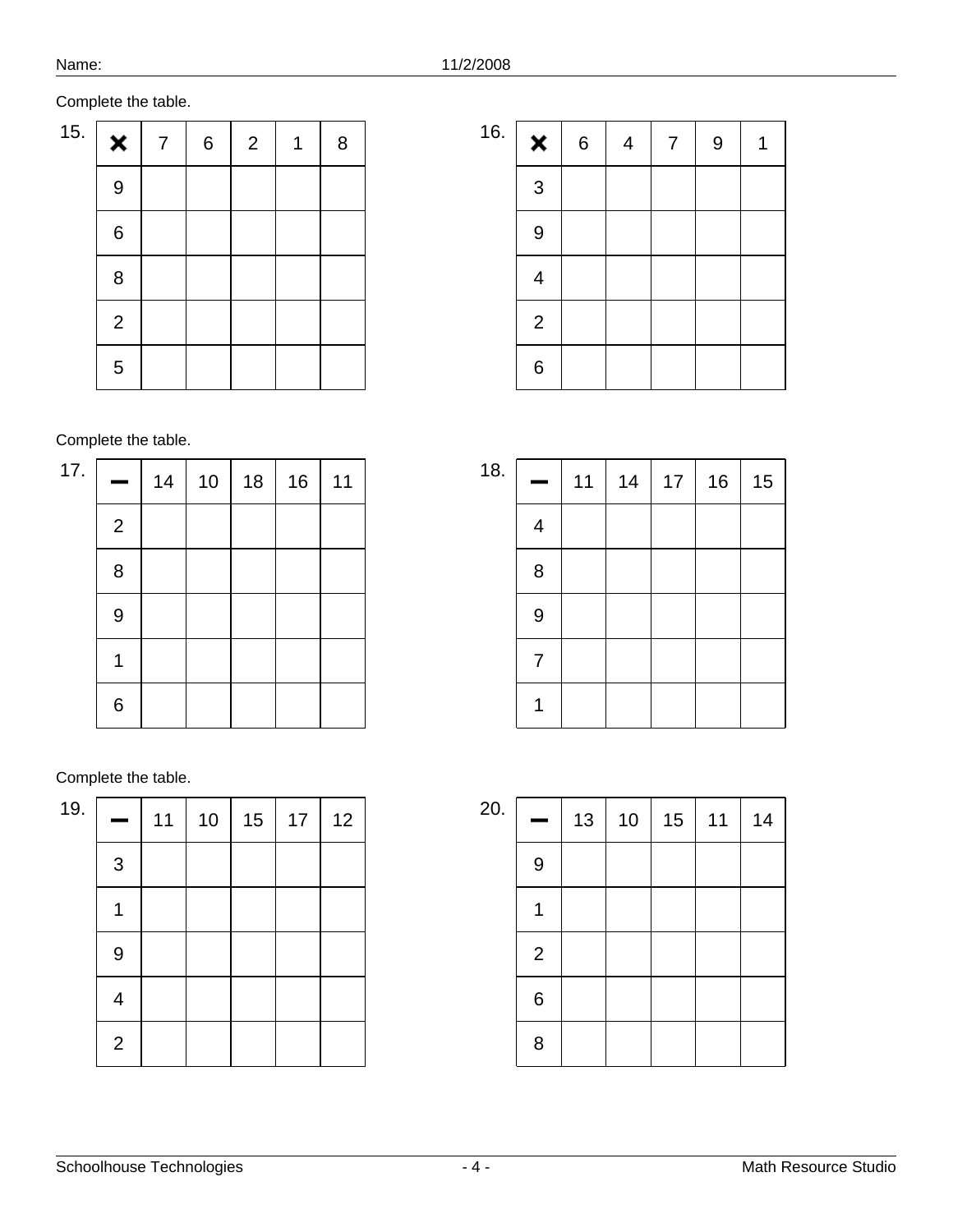| 21. | $\pmb{\times}$ | $\mathsf 3$ | 4 | $\overline{7}$ | $\boldsymbol{9}$ |
|-----|----------------|-------------|---|----------------|------------------|
|     | 9              |             |   |                |                  |
|     | $\,6\,$        |             |   |                |                  |
|     | 3              |             |   |                |                  |
|     | 1              |             |   |                |                  |
|     | $\sqrt{5}$     |             |   |                |                  |

| 22. | $\boldsymbol{\mathsf{x}}$ | $\,6$ | 8 | $\overline{2}$ | $\mathbf 5$ |
|-----|---------------------------|-------|---|----------------|-------------|
|     | $\boldsymbol{9}$          |       |   |                |             |
|     | $\overline{\mathcal{A}}$  |       |   |                |             |
|     | $\,6$                     |       |   |                |             |
|     | 3                         |       |   |                |             |
|     | 7                         |       |   |                |             |

Complete the table.

| 23. | ÷          | 93 | 51 | 32 | 58 | 56 |
|-----|------------|----|----|----|----|----|
|     | $\sqrt{5}$ |    |    |    |    |    |
|     | 4          |    |    |    |    |    |
|     | 8          |    |    |    |    |    |
|     | 3          |    |    |    |    |    |
|     | 7          |    |    |    |    |    |

| 25. | $\ddot{}$                | $\,8\,$ | $\sqrt{5}$ | $\overline{\mathbf{4}}$ | 7 |
|-----|--------------------------|---------|------------|-------------------------|---|
|     | 3                        |         |            |                         |   |
|     | $\overline{\mathcal{A}}$ |         |            |                         |   |
|     | $\,6\,$                  |         |            |                         |   |
|     |                          |         |            |                         |   |
|     | $\sqrt{5}$               |         |            |                         |   |

| 24. | ÷<br>┯                   | 50 | 27<br>$\mathsf{I}$ | 80 | 22 | 68 |
|-----|--------------------------|----|--------------------|----|----|----|
|     | $\overline{\mathcal{A}}$ |    |                    |    |    |    |
|     | 8                        |    |                    |    |    |    |
|     | $\overline{2}$           |    |                    |    |    |    |
|     | 6                        |    |                    |    |    |    |
|     |                          |    |                    |    |    |    |

| 26. | $\pm$          | $\overline{4}$ | 8 | $\overline{7}$ | 9 | 3 |
|-----|----------------|----------------|---|----------------|---|---|
|     | 5              |                |   |                |   |   |
|     | 1              |                |   |                |   |   |
|     | $\overline{9}$ |                |   |                |   |   |
|     | 3              |                |   |                |   |   |
|     | $\overline{2}$ |                |   |                |   |   |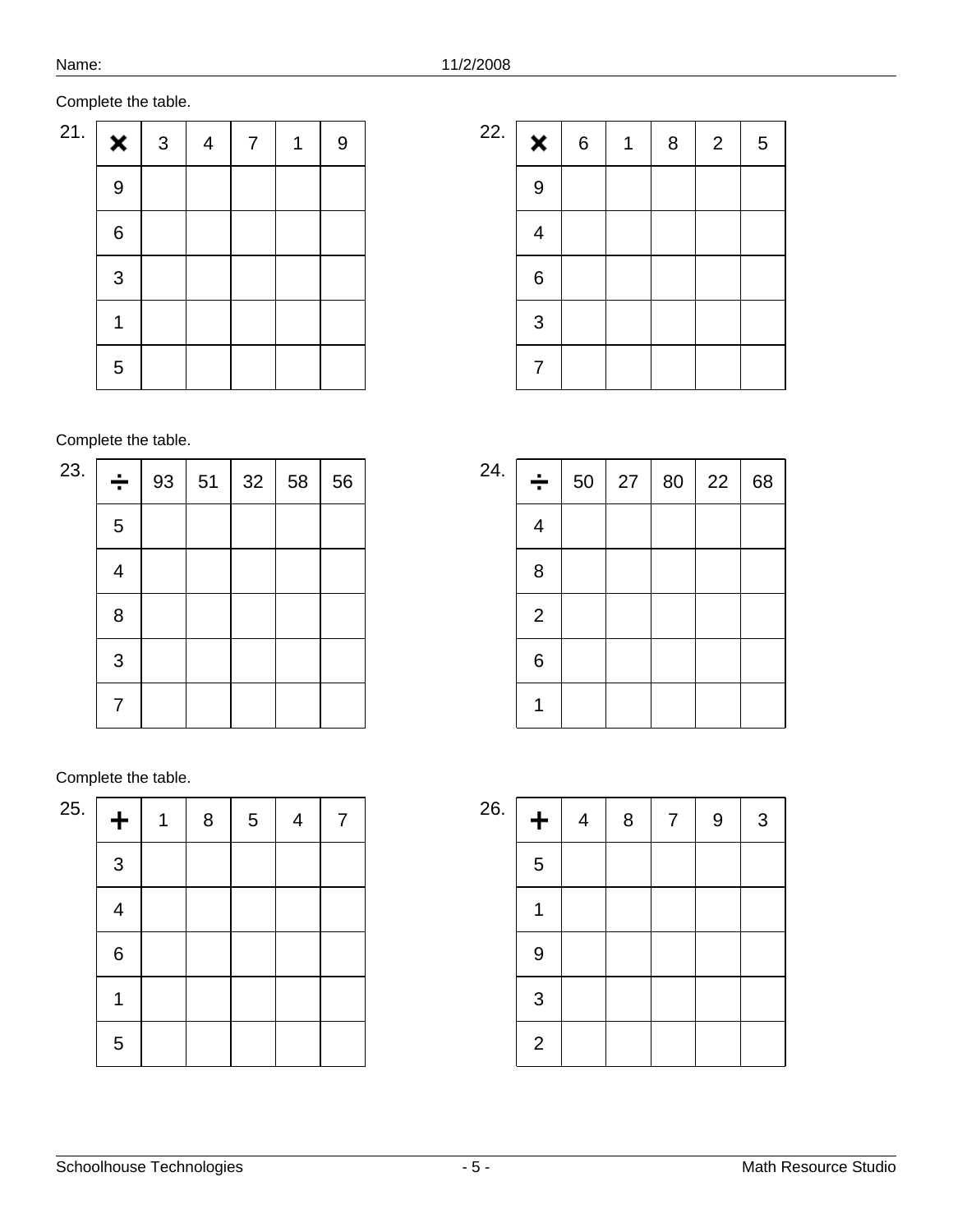27. Count by 6 from 9 to 153 28. Count by 8 from 7 to 199

Subtract.



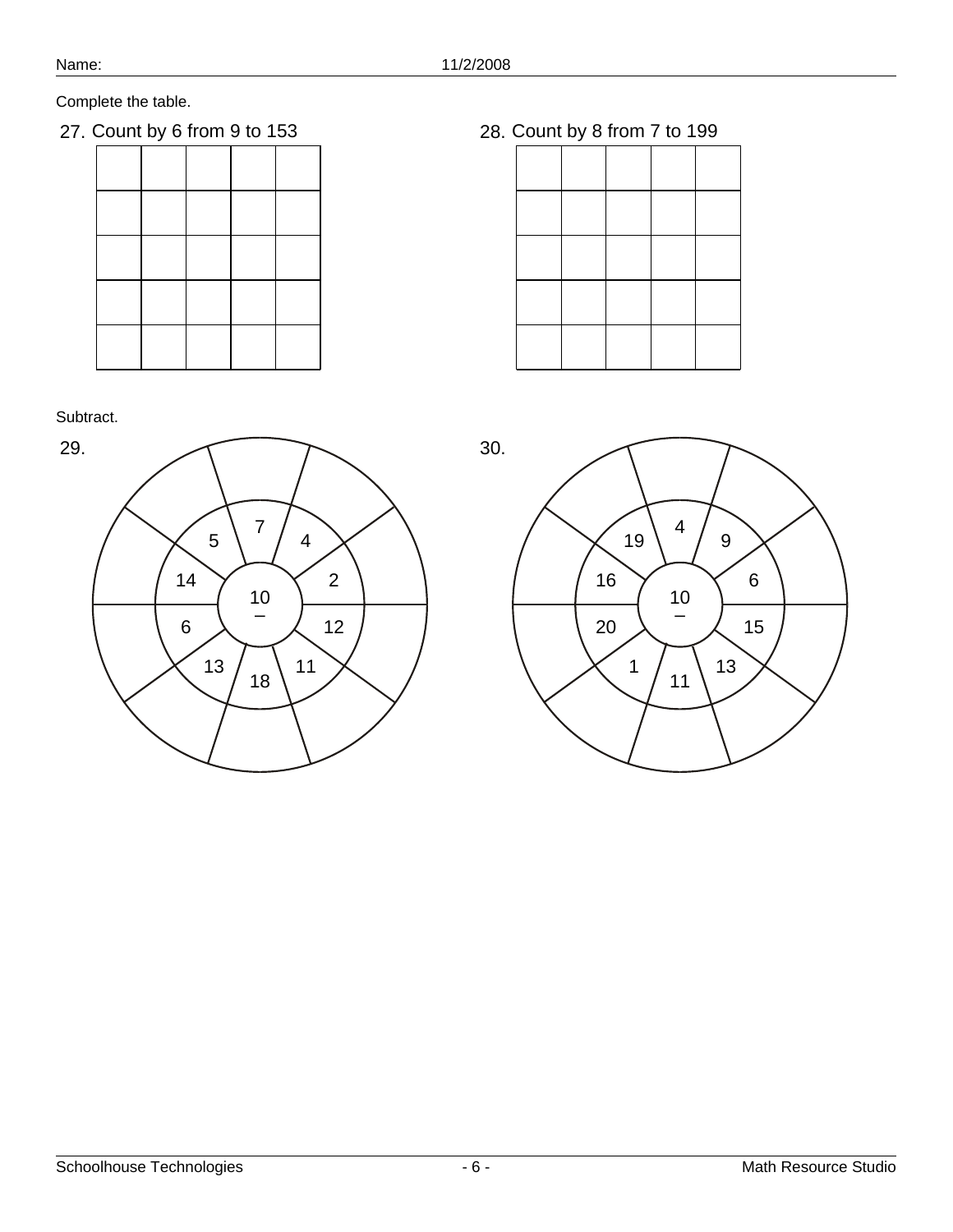Multiply.









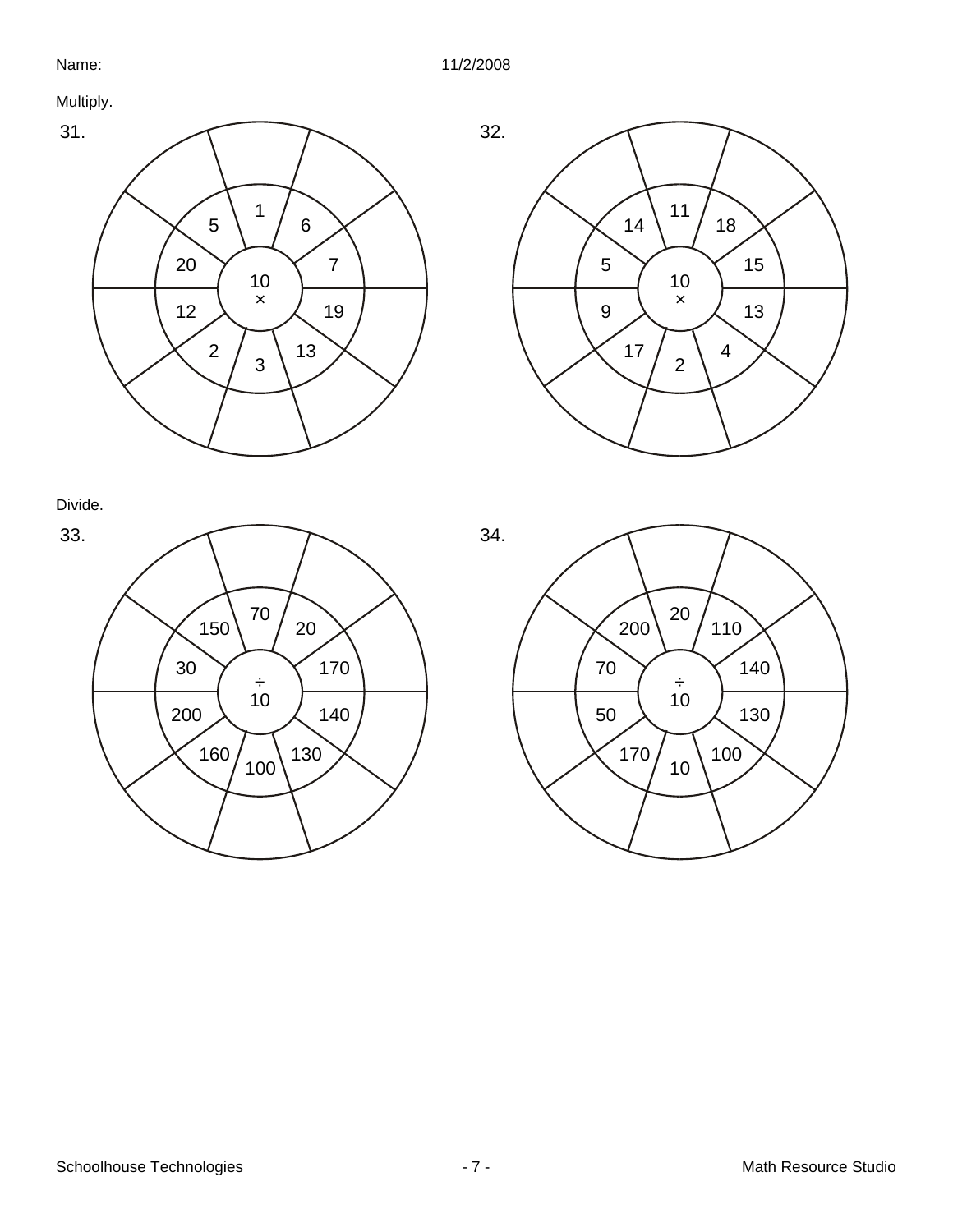

Add.

Add.





37. 



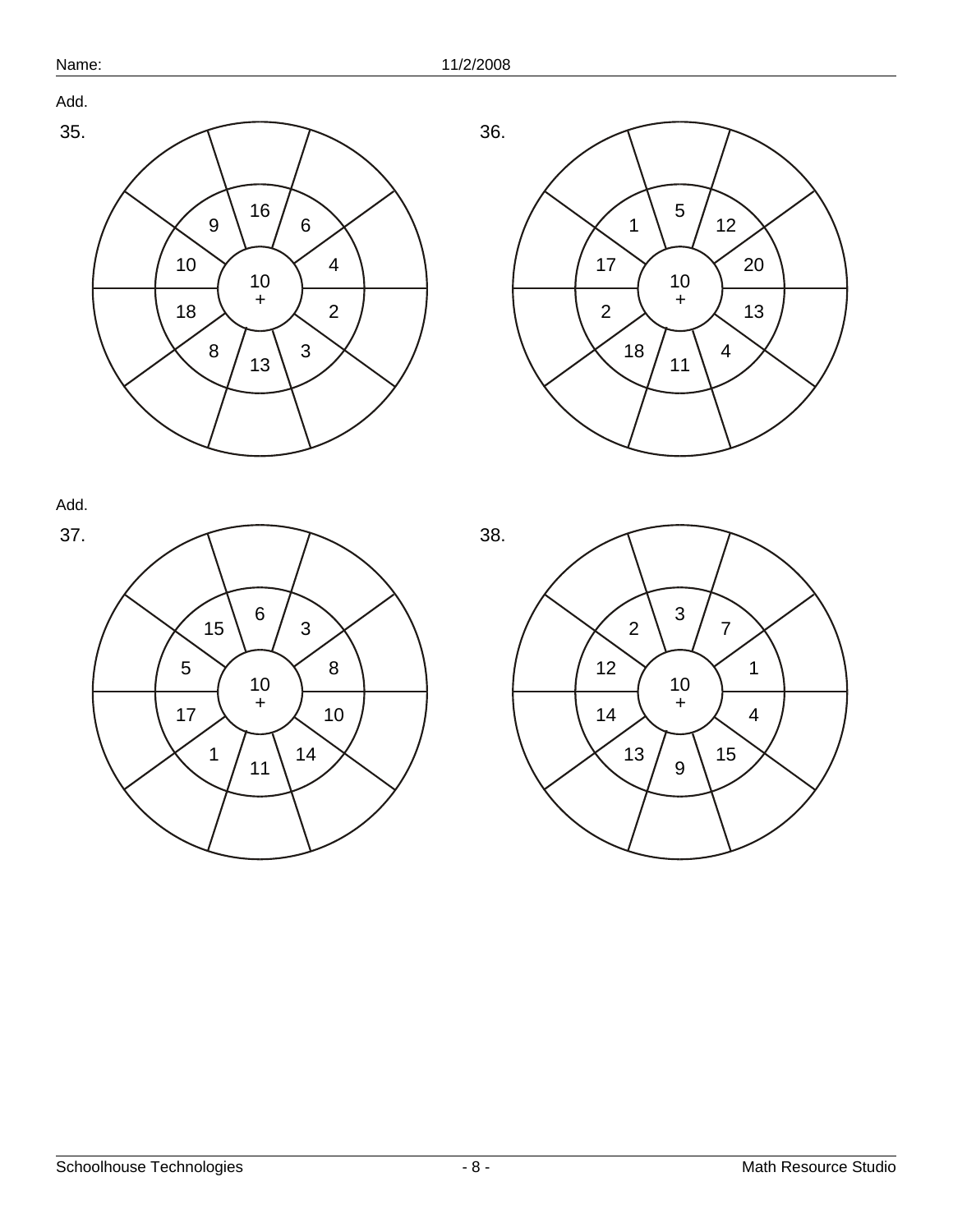Divide.





Multiply.



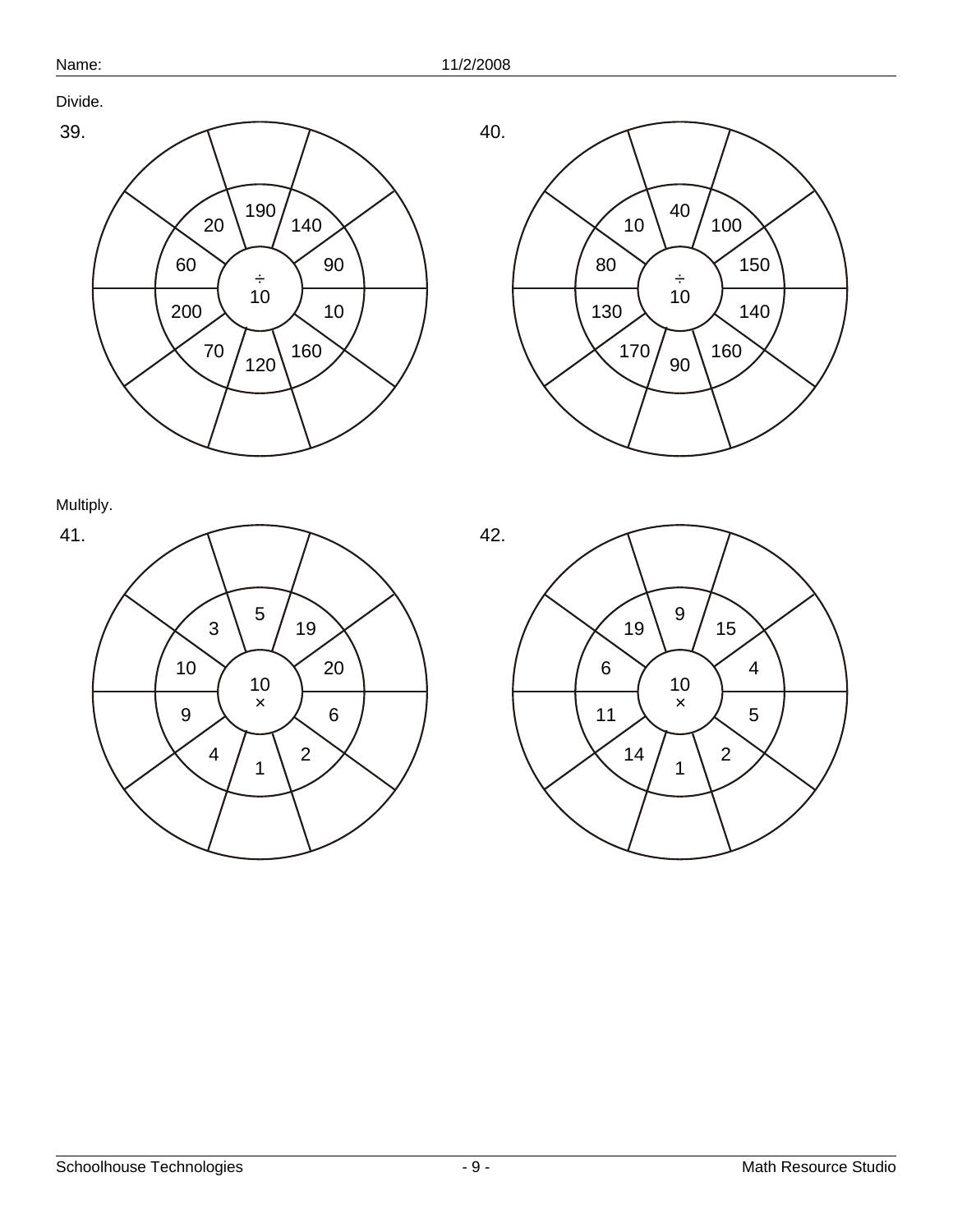Subtract.



Complete the table.

45. Count by 7 from 2 to 170 46. Count by 2 from 6 to 54

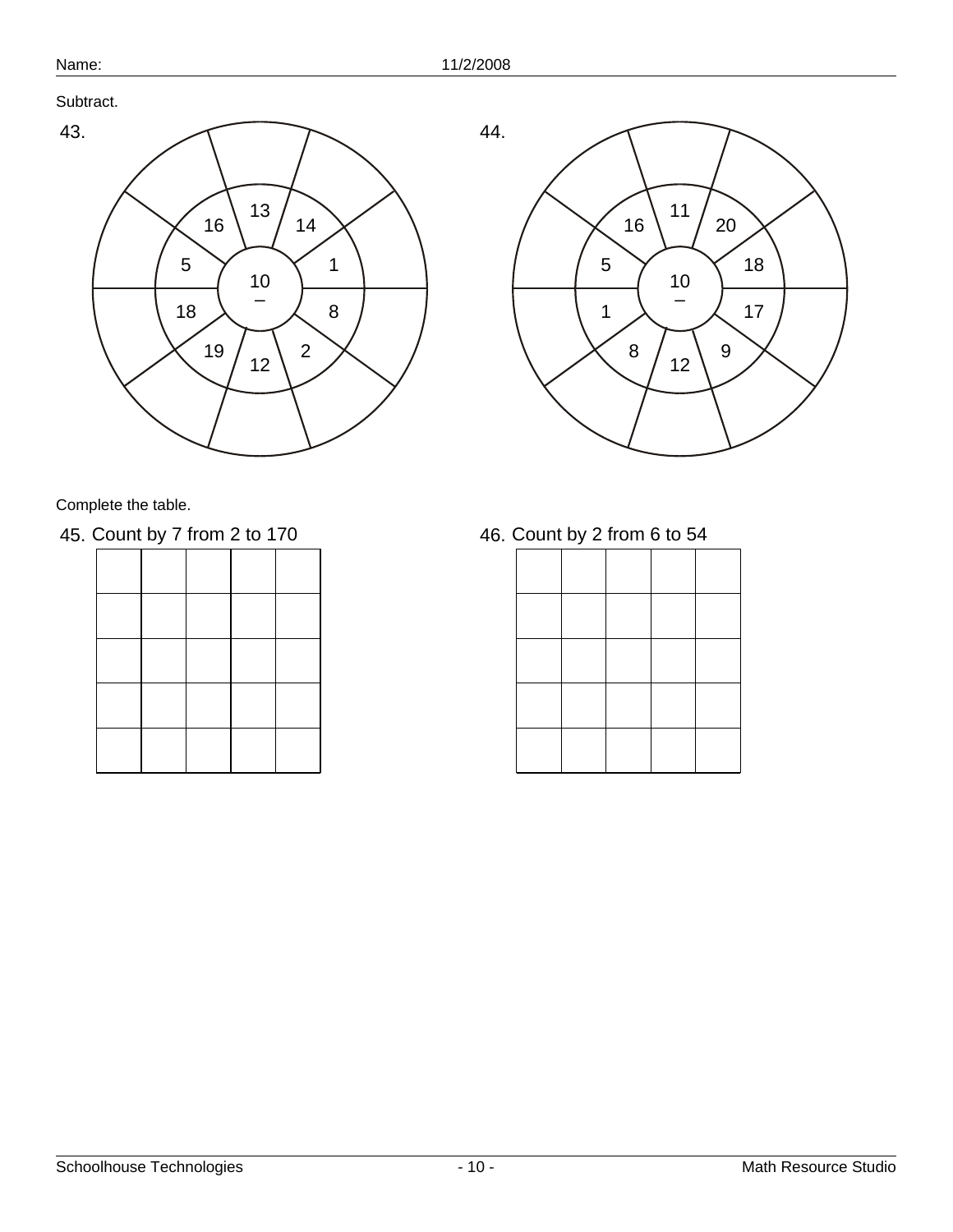| 47. | $\ddot{}$      | 7 | $\overline{4}$ | $\mathsf 3$ | $\sqrt{5}$ | 8 |
|-----|----------------|---|----------------|-------------|------------|---|
|     | 5              |   |                |             |            |   |
|     | $\overline{7}$ |   |                |             |            |   |
|     | $\overline{9}$ |   |                |             |            |   |
|     | 8              |   |                |             |            |   |
|     |                |   |                |             |            |   |

| 48. | $\ddot{}$      | 7 | $\sqrt{5}$ | 1 | $\,6$ | $\boldsymbol{9}$ |
|-----|----------------|---|------------|---|-------|------------------|
|     | $\overline{2}$ |   |            |   |       |                  |
|     | 8              |   |            |   |       |                  |
|     | $\,6$          |   |            |   |       |                  |
|     | 3              |   |            |   |       |                  |
|     |                |   |            |   |       |                  |

Complete the table.

| 49. | ÷              | 27 | $22 \mid 25 \mid$ | 29 | 32 |
|-----|----------------|----|-------------------|----|----|
|     | 3              |    |                   |    |    |
|     | 7              |    |                   |    |    |
|     | $\,6$          |    |                   |    |    |
|     | 8              |    |                   |    |    |
|     | $\overline{2}$ |    |                   |    |    |

| 51. | $\boldsymbol{\mathsf{x}}$ | 8 | $\sqrt{5}$ | $\,$ 6 $\,$ | $\overline{2}$ | $\overline{4}$ |
|-----|---------------------------|---|------------|-------------|----------------|----------------|
|     | $\,6$                     |   |            |             |                |                |
|     | $\overline{7}$            |   |            |             |                |                |
|     | 1                         |   |            |             |                |                |
|     | 8                         |   |            |             |                |                |
|     | 3                         |   |            |             |                |                |

| 50. | ÷                        | 23 | 59 | 62 | 37 | 78 |
|-----|--------------------------|----|----|----|----|----|
|     | $\overline{\mathcal{A}}$ |    |    |    |    |    |
|     | 3                        |    |    |    |    |    |
|     | $\overline{9}$           |    |    |    |    |    |
|     | $\overline{c}$           |    |    |    |    |    |
|     | 6                        |    |    |    |    |    |

| 52. | $\pmb{\times}$ | $\,8\,$ | $\overline{7}$ | $\overline{9}$ | 5 |
|-----|----------------|---------|----------------|----------------|---|
|     | 1              |         |                |                |   |
|     | $\overline{9}$ |         |                |                |   |
|     | 3              |         |                |                |   |
|     | $\,6$          |         |                |                |   |
|     | 8              |         |                |                |   |